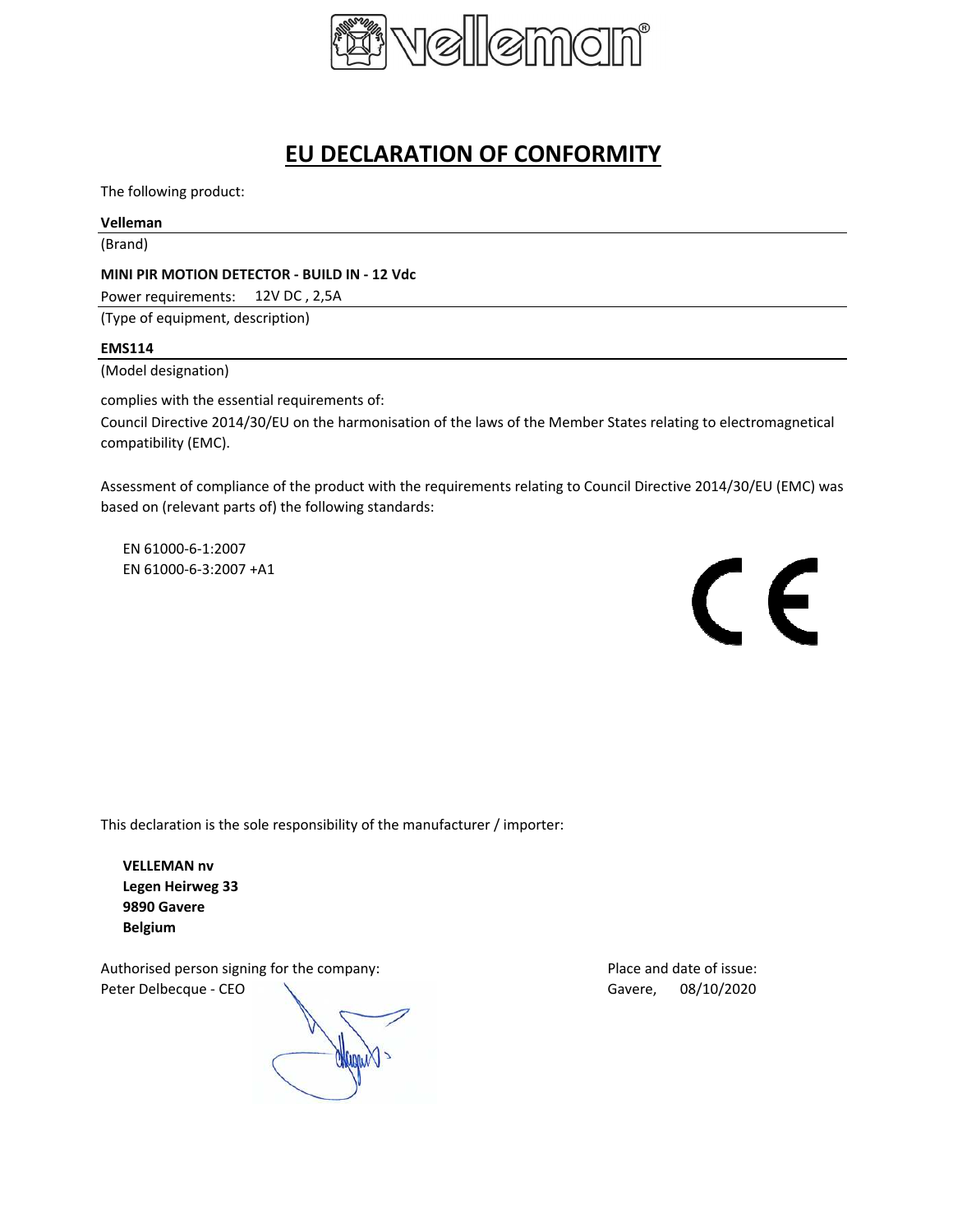

# **EU DECLARATION OF CONFORMITY**

The following product:

## **Velleman**

(Brand)

## **MINI PIR MOTION DETECTOR - BUILD IN - 12 Vdc**

Power requirements: 12V DC , 2,5A

(Type of equipment, description)

### **EMS114**

(Model designation)

complies with the essential requirements of:

Council Directive 2011/65/EU on the restriction of the use of certain hazardous substances in electrical and electronic equipment (RoHS).

 $\epsilon$ 

This declaration is the sole responsibility of the manufacturer / importer:

**VELLEMAN nv Legen Heirweg 33 9890 Gavere Belgium**

Authorised person signing for the company: Place and date of issue: Peter Delbecque - CEO  $\searrow$  Gavere, 08/10/2020

Mana

(revised)